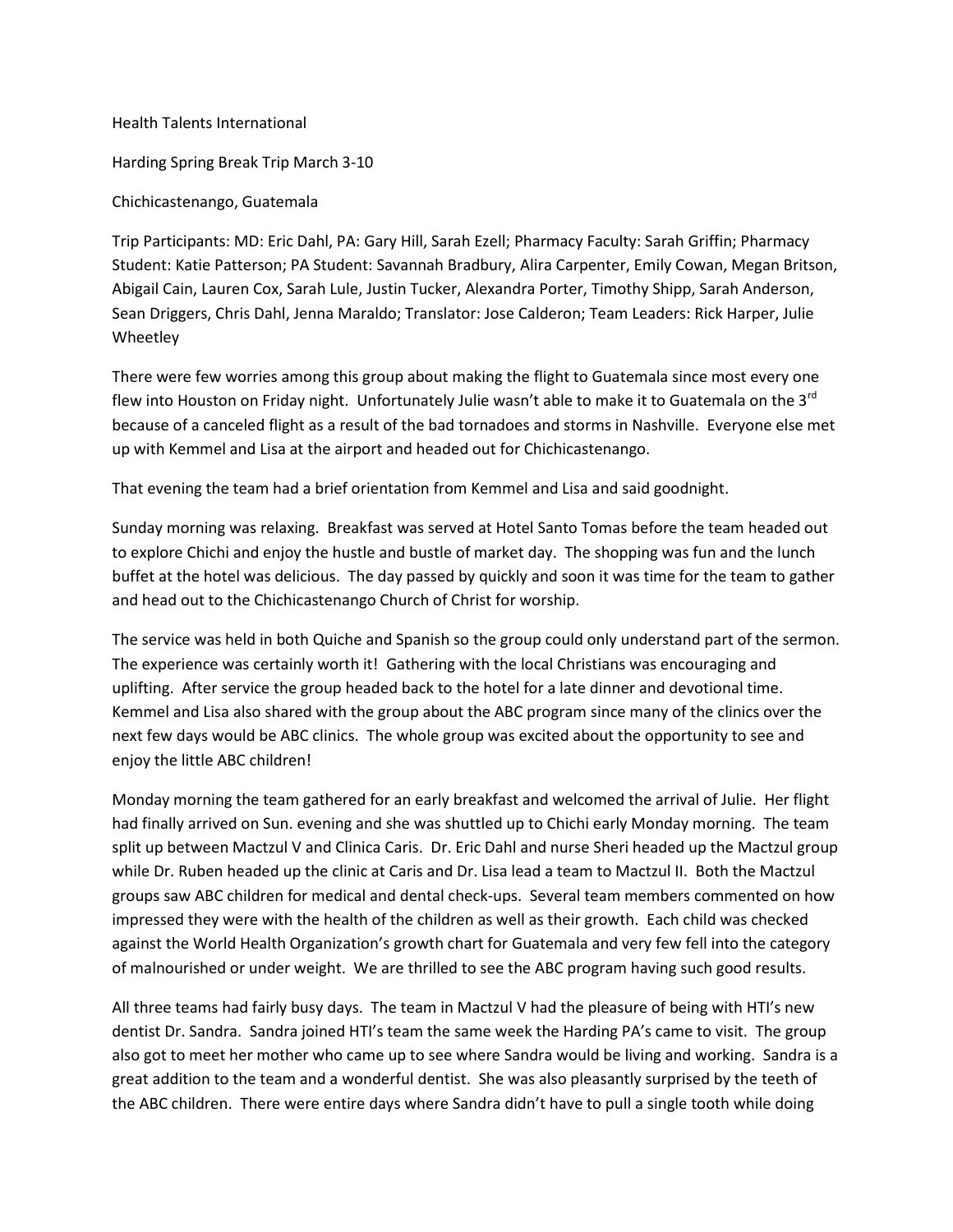ABC check-ups. Children who were in need of cavity fillings were referred to Clinica Caris for that treatment. What a great blessing to see the ABC program and educational efforts paying off!

That evening the group gathered for dinner followed by some devotional time. The devotional time throughout the week was especially nice since several of the team members shared the responsibility of providing the team with devotional thoughts. Dr. Dahl, Joe Calderon, Rick Harper and Chris Dahl all took turns sharing their thoughts with the rest of the team. Their thoughts were greatly appreciated and the team enjoyed great devotional times each night as a result of their contributions.

On Tuedsay the team divided up between Chutzurob and Pacaja Xesic. The group in Chutzurob enjoyed their day on the mountain. The family that always comes to clinic to volunteer was there again and spent the day helping the students and doctors keep the clinic running smoothly. In Pacaja Xesic there were fewer patients so the team set out for a brief hike after lunch. Dr. Ruben led the hike to a waterfall and a couple natural springs just down the hill from the church building.

The group from Churzurob wrapped up early and headed back to Chichi for a late lunch while the Pacaja Xesic team enjoyed a nice lunch on the patio at the home of one of the local ministers. That evening the group joined together for dinner and welcomed Rick Harper to the team. Rick drove up from Guatemala City that day to join the team for a couple days of clinic.

On Wednesday the group split up between three different clinics. One small team headed to Xepol with Sheri, another team went to \_\_\_\_\_\_\_\_ , and the third team headed out to San Jorge. The Xepol clinic was high up in the mountains and was very cold. The team there only had two patients so they spent lots of quality time with their patients to be sure they were well taken care of and loved on. One little girl in particular loved all the attention she got from the PA students. The San Jorge team had a full day. Dr. Marcos headed up dental while the doctors started to see patients. The PA students got lots of opportunities throughout the week to examine patients, learn about different conditions and put their book knowledge to use. Gary, Sarah and Eric were great teachers as well as the HTI practitioners.

Wednesday afternoon most of the group wound up at the soccer field after clinic. There was a fun game played between two teams, both of which were a mix of HTI staff and PA students. After the tame the group made their way back to Hotel Santo Tomas for dinner and devotional time.

Thursday was the last day of clinic for this group. Breakfast was again served at 7am followed by departure to clinics. The team split between Paxot II, Caris and Chichicastenango. The Paxot II group had a day full of children. They did ABC check-ups as well as regular clinic so their day was busy and active. Most of the children got out of school around noon so the biggest crowd of ABC children came after lunch time. There were lots of "take a deep breath" and "stick your tongue out and say AAA" statements made that afternoon!

The group at Caris saw some very interesting cases. Caris is used as a referral clinic where patients go for more restorative dental care and for any procedures best preformed in a clean environment. This means that many of the patients who arrive at Clinica Caris have interesting or irregular cases. The PA students at Caris this day were especially intrigued by the cases they were able to observe.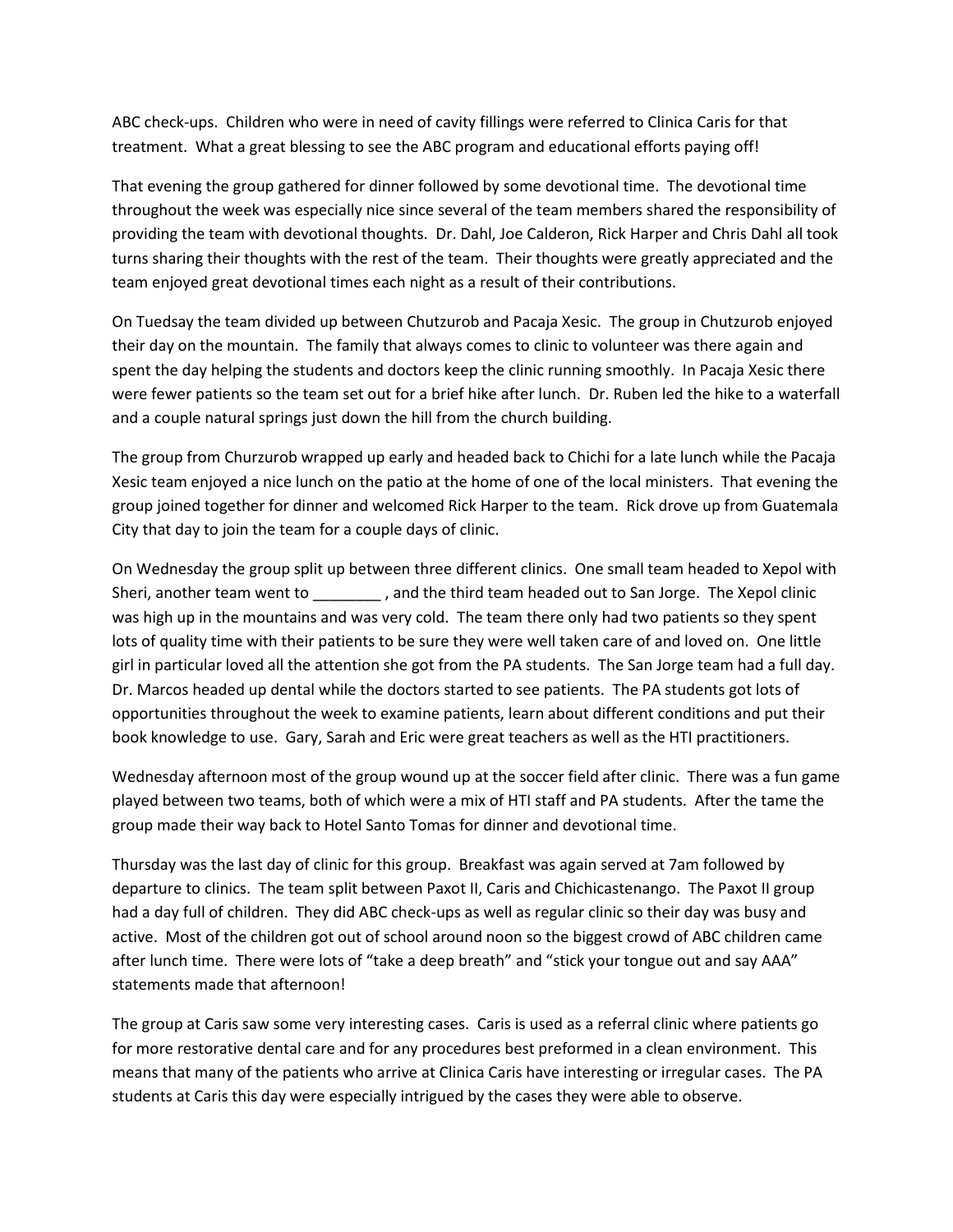Clinic in Chichi was slow but steady. Thursday is market day in Chichi so the population of the town swells each Thursday and Sunday when market day rolls around. This clinic is therefore a nice clinic to have on a market day. The local church members have even more "neighbors" to share the gospel with on these days! Dr. Ruben and Dr. Dahl saw patients and got to spend a good amount of time with each patient while sharing their knowledge with the students.

Sadly on Thursday Justin and Alie Tucker had to return to the States early because of a death in the family. We were sad to see them go but appreciated Rick's willingness to get their flights changed and escort them back to Guatemala city.

Early Friday morning the rest of the team set out for Antigua along with Sheri. The group stopped for breakfast in Tecpan and then headed the rest of the way down into Antigua. Everyone enjoyed a perfectly beautiful day in Antigua walking around in the market, getting massages and enjoying the cobblestone streets and old cathedral ruins. That night for dinner the team went to La Peña del Sol Latino, a restaurant with live music any yummy frozen coconut-lemonade! Dinner was enjoyed by all and then the group headed back to Hotel Antigua and said goodnight. Saturday morning the group loaded up and headed for the airport. God blessed the group and kept everyone safe and healthy. Many patients were seen, lots of children were loved on and lots of fried chicken was eaten! To God be the glory.